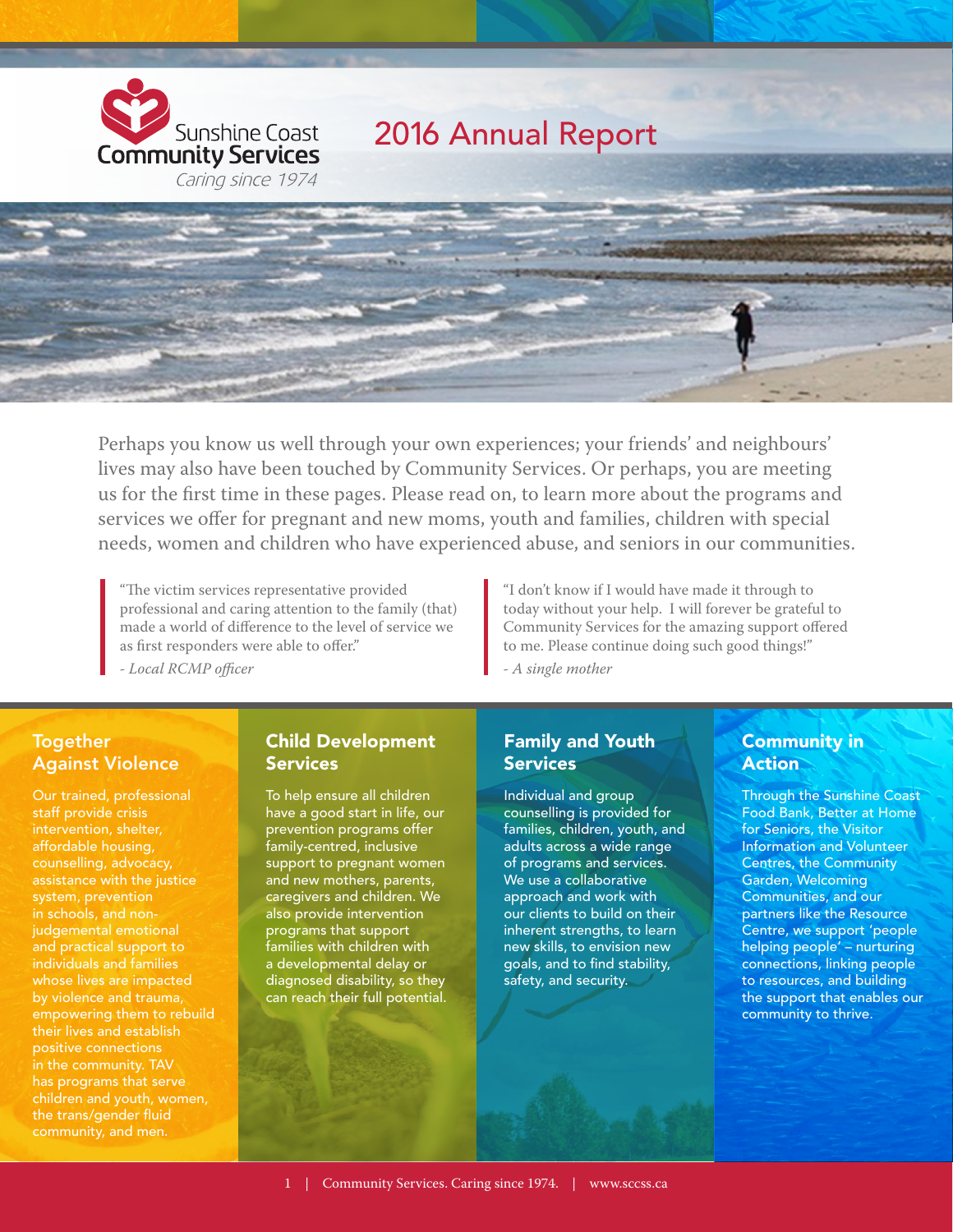# Together Against Violence



### PROGRAMS

- Yew Transition House
- Thyme Second Stage Program
- Community-Based Victim Services
- Police-Based Victim Services
- Women's Counselling Services
- Women's Outreach Services
- Children's Counselling Services: Children Who Witness Abuse Program / Sexual Abuse Intervention Program / Children's Mental Health Program
- Legal Information Services
- Mentors In Violence Prevention

 "I honestly couldn't speak more highly about the services you provide to our women. You are truly a god-send for them. Thank you whole heartedly." *- Health care provider*

 "I can get through the week knowing I can come in and talk to someone who understands."

*- Client*

## Did you know?

In 2015:

- 47% of the Police-based Victim Services files in 2015-16 were related to relationship violence.
- 40 school professionals and community service providers received Mentors in Violence Prevention training.
- Community Based Victim Services opened 102 new files this past year.
- More than 150 women accessed Women's Counselling Services.
- 139 women and their 178 children accessed services from Women's Outreach.
- Yew Transition House sheltered 61 women and 39 children seeking safety from abuse, and responded to 993 calls on the 24-hour access line.
- Children's Counselling Services provided in person counselling to over 58 children, and supported many others through phone consults with parents, school staff and other agencies.
- Thyme Second Stage provided support and housing to 8 women and 16 children and youth seeking safety from abuse.

Child Development Services



# PROGRAMS

- Parent-Tot Drop-In Family Resource Program
- Bellies & Babies
- Child Care Resource & Referral
- Sunshine Coast Early Years Council/ Success by 6
- Child Minding Services
- Supported Child Development
- Children's Occupational Therapy
- Children's Physiotherapy
- Infant Development
- Kids in Motion

"Parent Tot Drop-In has given me the opportunity to catch my breath. It was the friendliest, most welcoming group we found when we moved here."

*- Mother of active toddlers*

"My son has a speech disorder. The staff take extra time to talk with him and help him with his words."

*- Father at Parent-Tot Family Resource Program*

"We couldn't have raised our little boy anywhere else but on the Sunshine Coast, where Community Services has walked right alongside us from the very frightening early days when he was a baby having seizures in his car seat, to today, when he is a self-confident young man about to embark on post-secondary education. 'Thank you' just doesn't begin to say it."

*- Family of a participant in many programs*

# Did you know?

In 2015:

- 361 families and 47 pregnant/new mothers were helped through our Parent-Tot Drop-In and Bellies and Babies programs.
- 2,715 referrals were provided to families through Child Care Resource & Referral.
- Supported Child and Infant Development worked with more than 190 little ones.
- Occupational and Physiotherapy therapists carried over 145 cases.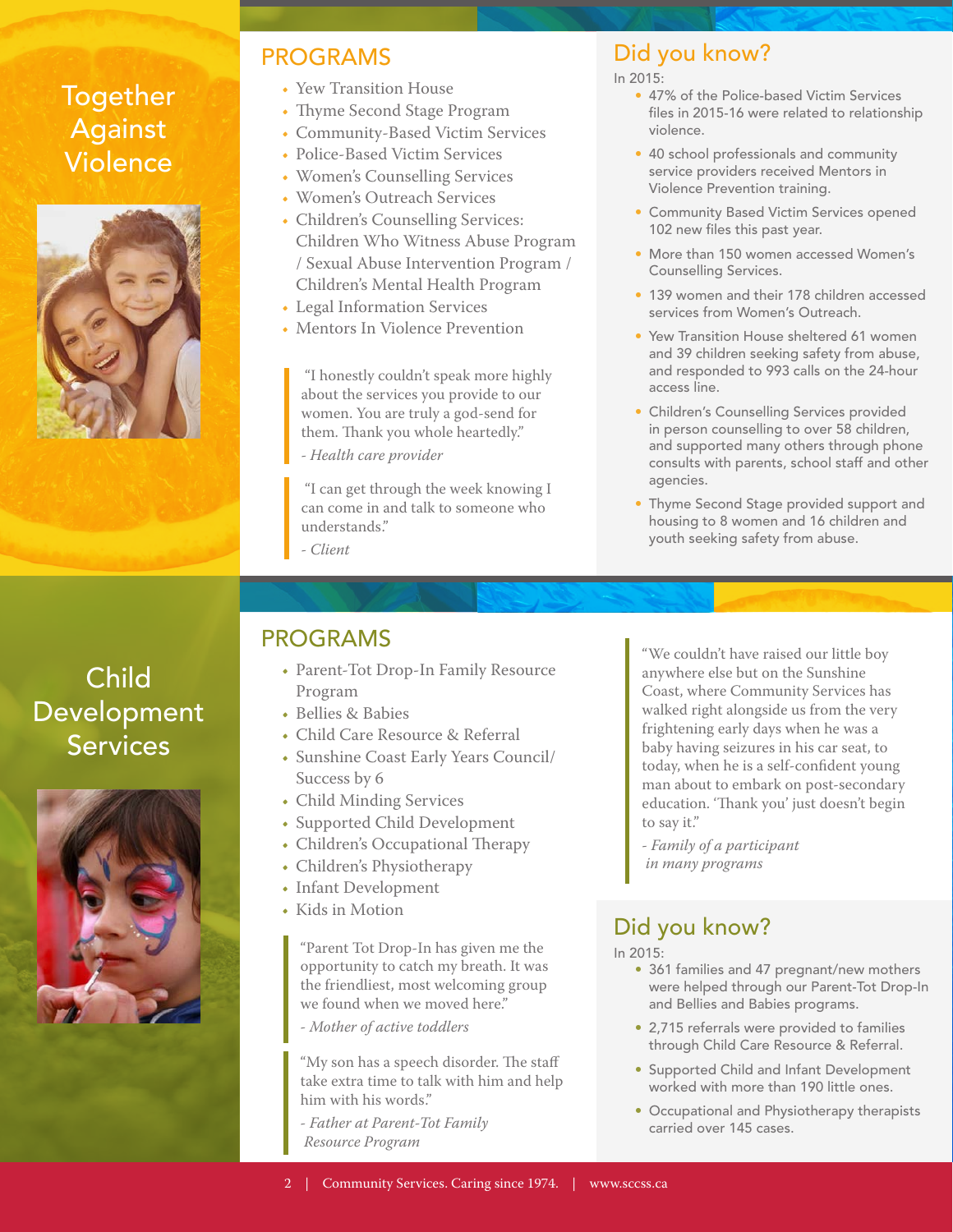# Family and Youth **Services**



## PROGRAMS

- Family Support Services
- Aboriginal Families Pulling Together
- Home Share Program
- Circle of Support (Complex Brain Difference)
- Youth Outreach Worker Program
- Family Preservation and Reunification
- Youth in Transition
- Special Services to Children
- Child & Youth Care Intervention
- Arrowhead Clubhouse and Legacy Housing

"Two girls in my Aboriginal Families Pulling Together (AFPT) group, who have been with me since I started in 2013, tell me that learning a deeper understanding of native culture in a positive atmosphere through stories, drumming, crafts and adventures, and sharing their own Sechelt language and culture has helped them to feel empowered and proud to be Sechelt Natives."

*- AFPT Coordinator*

"I was homeless, lonely and scared but I now live in a nice home, I have many friends and I face each day with courage and a positive outlook on life thanks to Arrowhead."

*- Member of Arrowhead Clubhouse*

## Did you know?

In 2015:

- Special Services to Children provided 2, 127 hours of 1 to I support, and 392 hours of group support.
- Youth Outreach workers contacted 444 youths, providing 203 hours of service.
- The Arrowhead Clubhouse is now open Monday through Friday to meet the needs of its 120 members who are dealing with mental health issues – an increase of one day of service per week.
- 1,587 hours of 1:1 support were offered through the Family Preservation and Reunification program.

# **Community** in Action



# PROGRAMS

- Sunshine Coast Volunteer Centre
- Sechelt Visitor Centre
- Sechelt Community Gardens
- Community Services Thrift Store
- Sunshine Coast Food Bank
- Better at Home for Seniors
- Welcoming Communities

 "I immigrated to Canada two years ago. I could not speak much English then but thanks to the Welcoming Communities Program, I was able to improve my English, make new friends, learn about our community and access other services and resources."

*- Participant in Welcoming Communities*

"You don't realize how much the SCFB helps me to survive. With the rising costs of living I am not able to buy enough food to stay healthy."

*- Sunshine Coast Food Bank client*

"You don't realize how much the SCFB helps me to survive. With the rising costs of living I am not able to buy enough food to stay healthy."

*- Sunshine Coast Food Bank client*

# Did you know?

In 2015:

- The Better at Home program, in its fourth year, provided clients with 1006 friendly visits, made 552 trips to the grocery store or local appointments, provided 710 housekeeping visits, 28 yard work visits, and 13 home repair visits, and currently supports 105 clients.
- 53 Welcoming Communities clients received one-on-one Settlement Information and Orientation; 27 clients received one-on-one English as a second language (ESL) lessons; and 14 volunteer ESL tutors received training. 96 informal ESL Conservation Circle meetings were held, each involving an average of 20 clients.
- 25 regular Food Bank volunteers gave 2968 hours of their time in 2015, distributing 12,805 bags of food, an average of 1,068 bags per month.